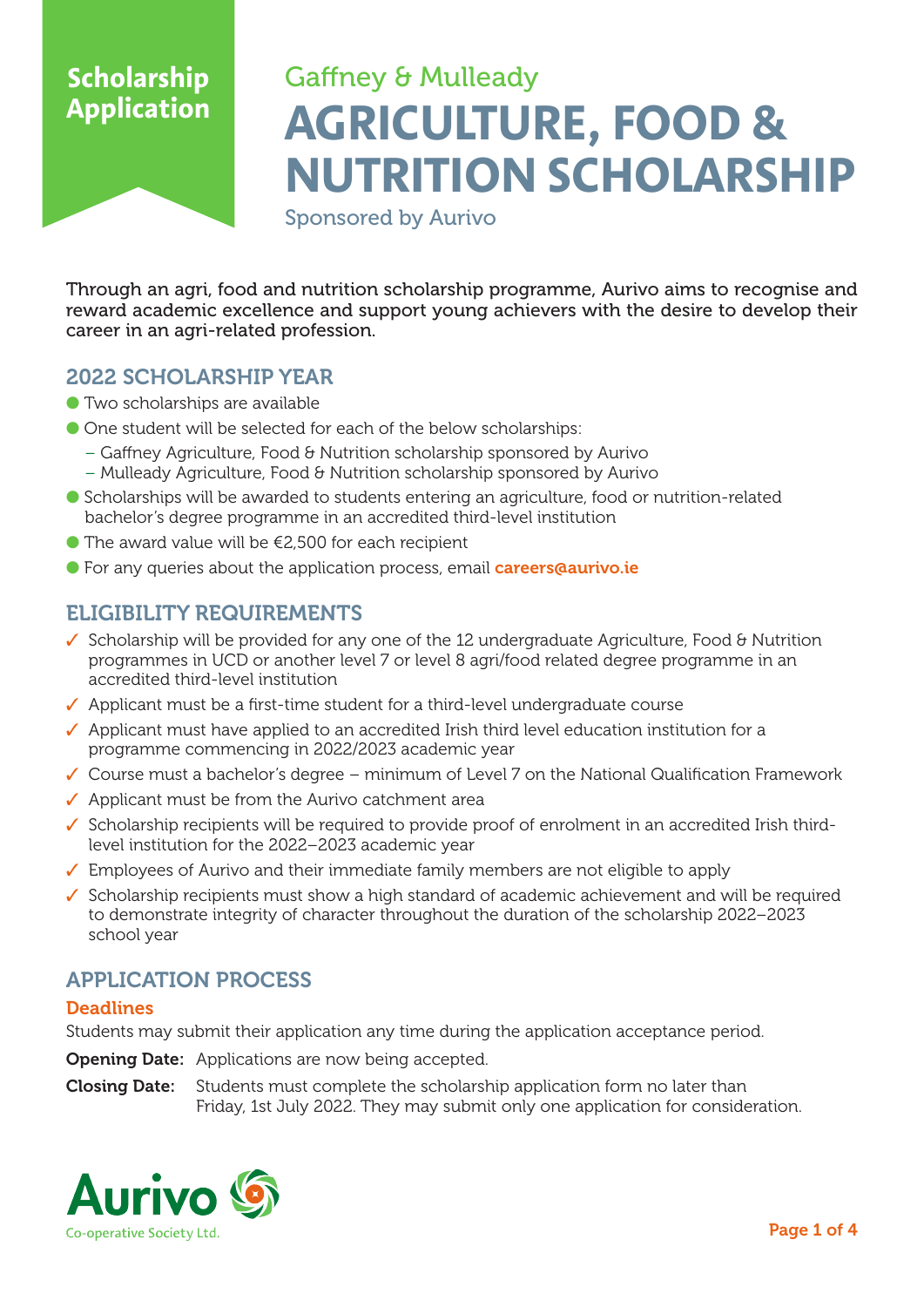# Gaffney & Mulleady **AGRICULTURE, FOOD & NUTRITION SCHOLARSHIP**

Sponsored by Aurivo

### Mailing address

Applications should be mailed to: Gaffney & Mulleady Scholarships, Aurivo, Aurivo House, Finisklin Business Park, Sligo

If you have any queries about the application process, contact the programme's administrators at careers@aurivo.ie

## **CHECKLIST**

F91 N968

Prior to submitting your application, please confirm all parts of the application are fully completed:

- ✓ Student information ✓ Personal statement ✓ Letter of reference
	-
- 

- 
- ✓ Academic information ✓ Statement of achievements

## SELECTION PROCESS

### Short-listing

All eligible submissions will be evaluated by a panel of judges selected by Aurivo. Applications will be short-listed and ranked based on a points systems based on the following criteria:

- Personal statement (40)
- Statement of achievements (35)<br>● Letter of reference (25)
- $\bullet$  Letter of reference

### Face-to-face interview

In August 2022, shortlisted candidates will be invited for an interview. Following the interviews, the interview panel will select the two candidates who will be awarded the scholarships.

#### *All decisions made by the interview panel are final.*

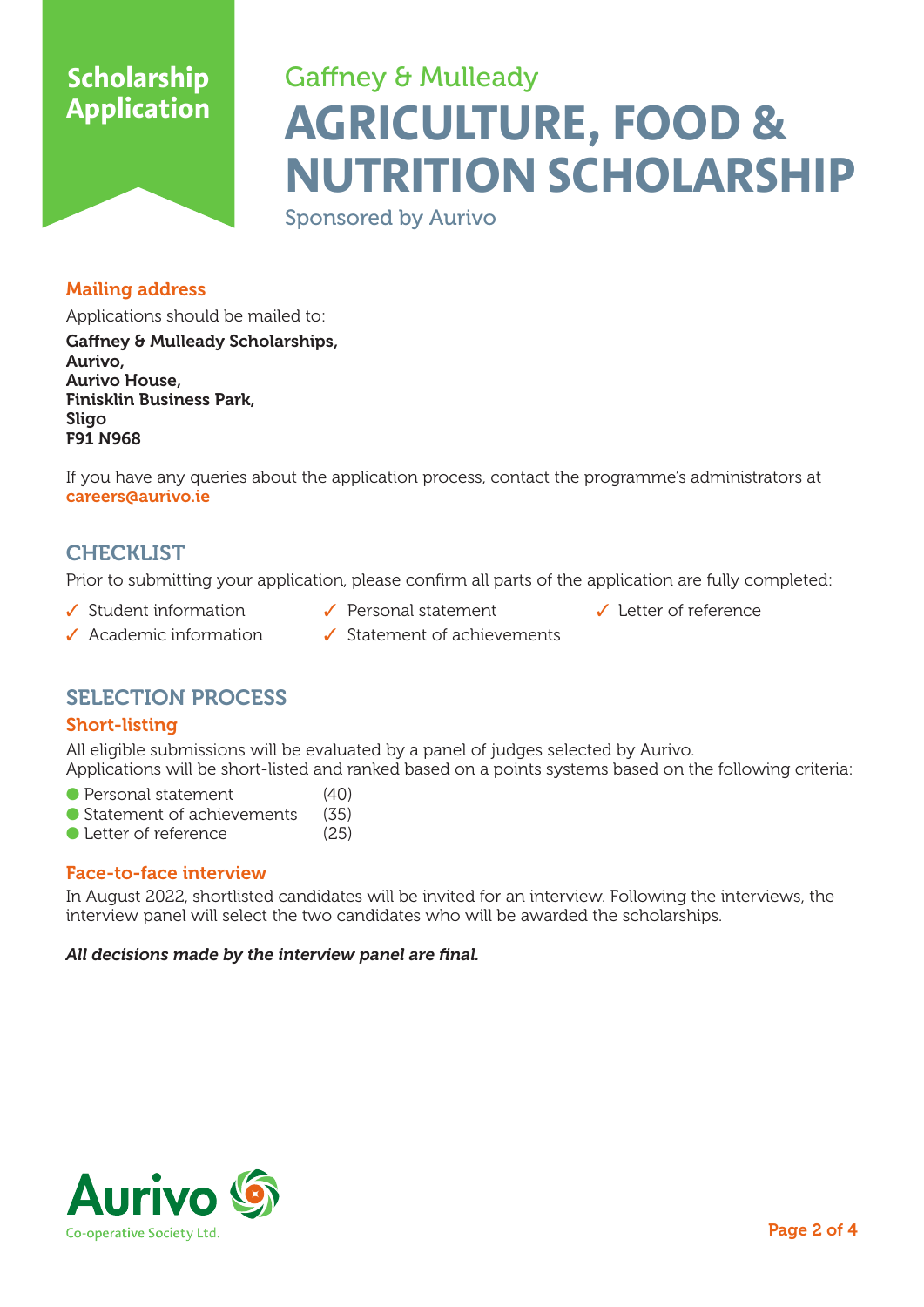# Gaffney & Mulleady **AGRICULTURE, FOOD & NUTRITION SCHOLARSHIP**

Sponsored by Aurivo

# **APPLICATION FORM**

Please complete the application in space provided below. Do not include extra sheets of paper unless in sections indicated.

## SECTION 1: STUDENT INFORMATION

| First Name:        | Last name:        |  |
|--------------------|-------------------|--|
| Permanent Address: |                   |  |
| Date of birth:     | Gender:           |  |
| Home telephone:    | Mobile telephone: |  |
| Email:             |                   |  |

### Secondary contact information

This contact information is required and will be used in the event we are unable to reach the applicant using the primary contact information above.

| Name:                                   | Relationship to applicant: |  |  |
|-----------------------------------------|----------------------------|--|--|
| Telephone:                              |                            |  |  |
| Email:                                  |                            |  |  |
| <b>Education</b>                        |                            |  |  |
| Name of current secondary school:       |                            |  |  |
| School address:                         |                            |  |  |
| Name of third level course applied for: |                            |  |  |

| Name of third level institution: |  |
|----------------------------------|--|
| CAO course code:                 |  |

# SECTION 2: PERSONAL STATEMENT

Information in this section will be evaluated by scholarship adjudication panel. Outline why you have chosen the specific third level course indicated above, what your study and career goals are and why you believe you should receive the scholarship.

### You may type this section on a separate sheet and attach to the application.